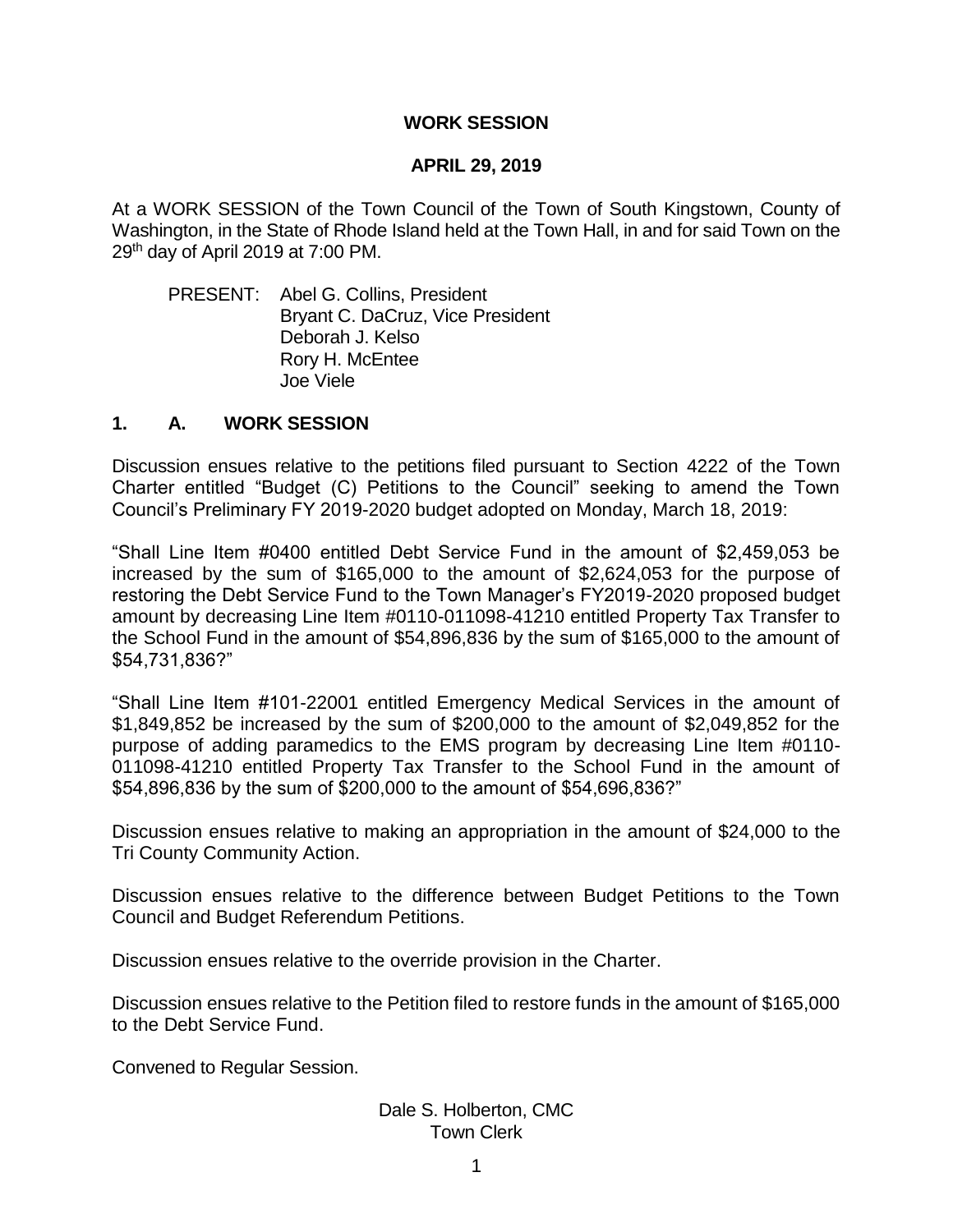# **APRIL 29, 2019**

At a REGULAR SESSION of the Town Council of the Town of South Kingstown, County of Washington, in the State of Rhode Island, held at the Town Hall, in and for said Town on the 29<sup>th</sup> day of April 2019 at 7:30 PM.

PRESENT: Abel G. Collins, President Bryant C. DaCruz, Vice President Deborah J. Kelso Rory H. McEntee Joe Viele

# **1. B. REGULAR SESSION**

# **2. PLEDGE OF ALLEGIANCE TO THE FLAG**

The Pledge of Allegiance to the flag is given.

# **3. ROLL CALL**

Roll Call is taken and all members are present.

# **4. PUBLIC HEARING**

**A.** Notice having been duly given, a Public Hearing is held relative to adoption of the Town Council's Final Budget for FY 2019-2020, as shown on Exhibit 1 of the Agenda, and to consider the following petitions filed pursuant to Section 4222 of the Town Charter entitled "Budget (C) Petitions to the Council" seeking to amend the Town Council's Preliminary FY 2019-2020 budget adopted on Monday, March 18, 2019:

"Shall Line Item #0400 entitled Debt Service Fund in the amount of \$2,459,053 be increased by the sum of \$165,000 to the amount of \$2,624,053 for the purpose of restoring the Debt Service Fund to the Town Manager's FY2019-2020 proposed budget amount by decreasing Line Item #0110-011098-41210 entitled Property Tax Transfer to the School Fund in the amount of \$54,896,836 by the sum of \$165,000 to the amount of \$54,731,836?"

"Shall Line Item #101-22001 entitled Emergency Medical Services in the amount of \$1,849,852 be increased by the sum of \$200,000 to the amount of \$2,049,852 for the purpose of adding paramedics to the EMS program by decreasing Line Item #0110- 011098-41210 entitled Property Tax Transfer to the School Fund in the amount of \$54,896,836 by the sum of \$200,000 to the amount of \$54,696,836?"

The Town Council discusses the Petitions filed pursuant to Section 4222 of the Town Charter entitled "Budget (C) Petitions to the Council" seeking to amend the Town Council's Preliminary FY 2019-2020 budget adopted on Monday, March 18, 2019.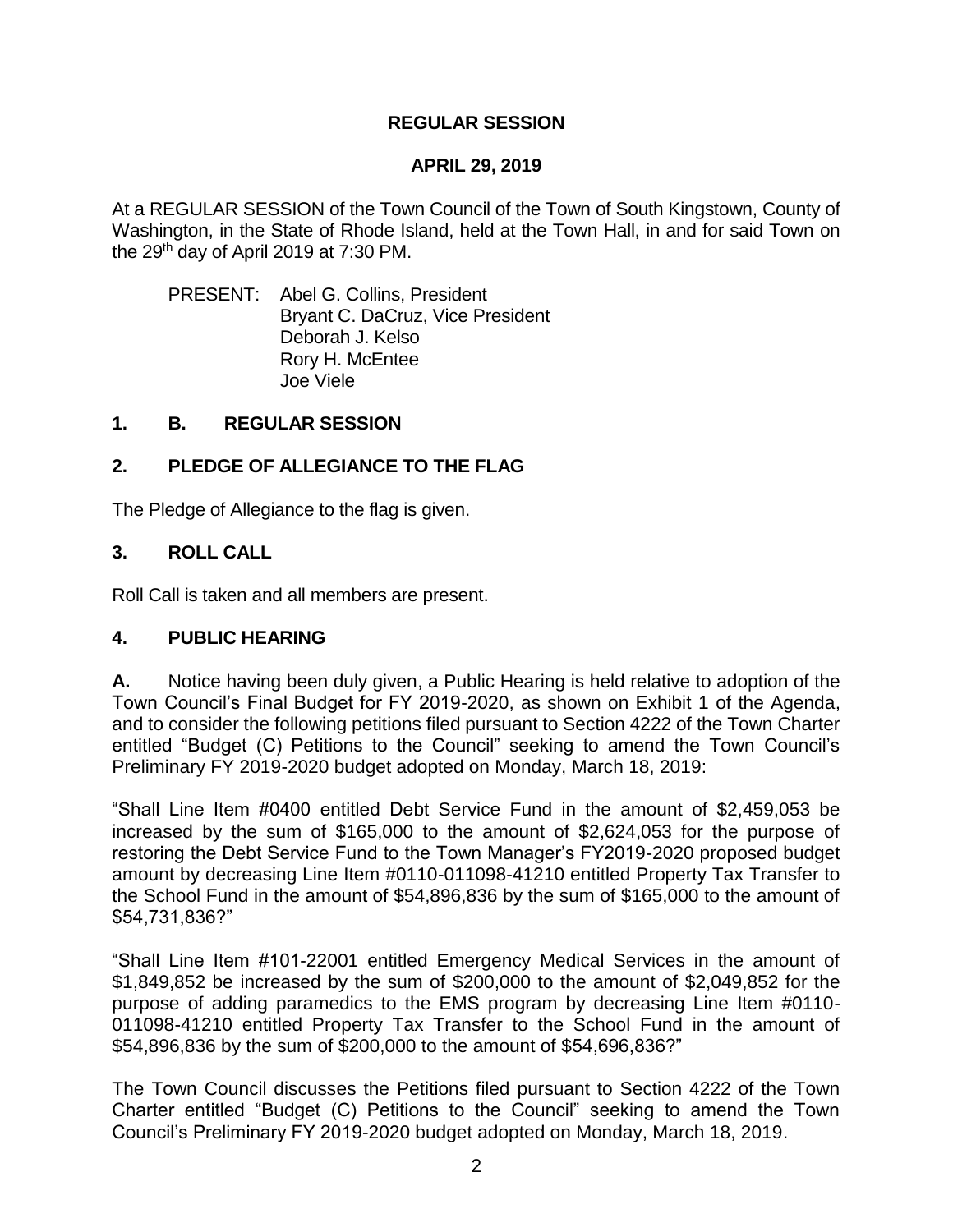# **APRIL 29, 2019**

The following members of the public are present and comment:

Gary Chapman Emily Cummiskey Maryanne Crawford Martha Badigian James W. O'Neill Roland Benjamin Olivia (student) Dan Northup Ryan Muir David Laudati Caroline (student) Deb Bergner Marc Levitt Dorald Beasley Lauren Weinstock Pam Nahmias Walter Young Laura Roebuck Michael Nomenast Allison Kosiorek Jess Geremia

The Town Manager discusses a scheme to hire a four-person crew for EMS in January 2020 to include the following adjustments: an overtime reduction of \$50,000, an increase of \$50,000 in revenue from Third Party Payers, a \$25,000 transfer from the Town Council's Contingency Fund, and other funding to include OPEB revenue reduction, \$15,000 from Reserves, and recognizing that the Finance Director will be out of office.

The Finance Director discusses what the implication to the budget presented would be if four paramedics were hired in January 2020. The bottom line of the General Fund would be \$50,000 more. The EMS Program within the Public Safety Function would be increased by \$100,000. You would get there by increasing full-time employees by \$150,000, reducing overtime by \$50,000 and reallocating \$25,000 from the Town Council Contingency Fund, \$10,000 from the Finance Department, \$15,000 from the OPEB Contingency to the EMS Program. The gap is \$50,000: it is recommended to increase the EMS billing services revenue by \$50,000 resulting in no change to the property tax appropriation.

UNANIMOUSLY VOTED: to close the Public Hearing.

The Town Council considers the petition in regard to Line Item #0400 entitled Debt Service Fund in the amount of \$2,459,053 being increased by the sum of \$165,000 to the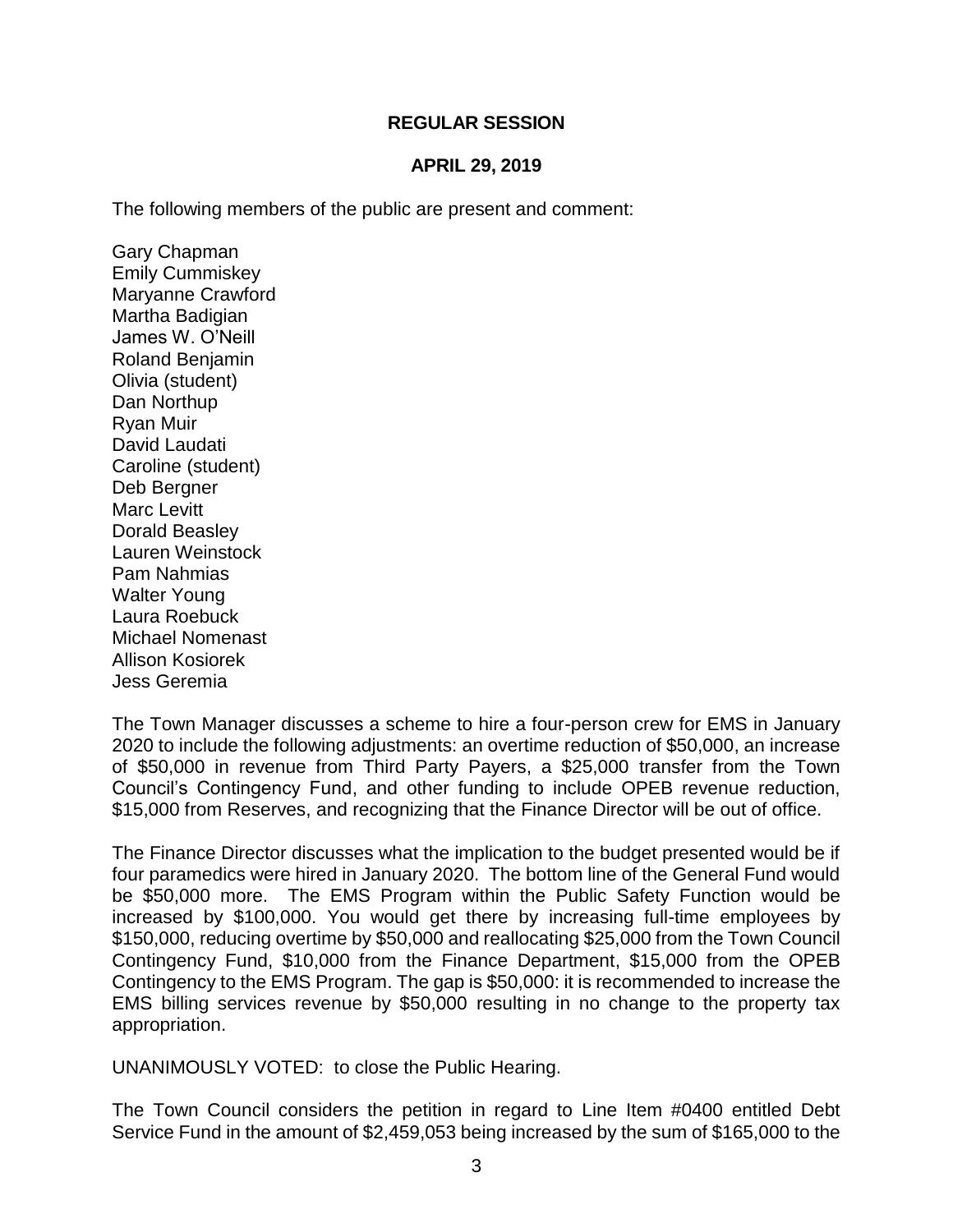## **APRIL 29, 2019**

amount of \$2,624,053 for the purpose of restoring the Debt Service Fund to the Town Manager's FY2019-2020 proposed budget amount by decreasing Line Item #0110- 011098-41210 entitled Property Tax Transfer to the School Fund in the amount of \$54,896,836 by the sum of \$165,000 to the amount of \$54,731,836, and it is

VOTED: to deny the following petition filed pursuant to Section 4222 of the Town Charter entitled "Budget (C) Petitions to the Council" seeking to amend the Town Council's Preliminary FY 2019-2020 budget adopted on Monday, March 18, 2019:

"Shall Line Item #0400 entitled Debt Service Fund in the amount of \$2,459,053 be increased by the sum of \$165,000 to the amount of \$2,624,053 for the purpose of restoring the Debt Service Fund to the Town Manager's FY2019-2020 proposed budget amount by decreasing Line Item #0110-011098-41210 entitled Property Tax Transfer to the School Fund in the amount of \$54,896,836 by the sum of \$165,000 to the amount of \$54,731,836?"

Councilman Viele votes yes.

The Town Council considers the petition in regard Line Item #101-22001 entitled Emergency Medical Services in the amount of \$1,849,852 being increased by the sum of \$200,000 to the amount of \$2,049,852 for the purpose of adding paramedics to the EMS program by decreasing Line Item #0110-011098-41210 entitled Property Tax Transfer to the School Fund in the amount of \$54,896,836 by the sum of \$200,000 to the amount of \$54,696,836, and it is

UNANIMOUSLY VOTED: to deny the following petition filed pursuant to Section 4222 of the Town Charter entitled "Budget (C) Petitions to the Council" seeking to amend the Town Council's Preliminary FY 2019-2020 budget adopted on Monday, March 18, 2019:

"Shall Line Item #101-22001 entitled Emergency Medical Services in the amount of \$1,849,852 be increased by the sum of \$200,000 to the amount of \$2,049,852 for the purpose of adding paramedics to the EMS program by decreasing Line Item #0110-011098- 41210 entitled Property Tax Transfer to the School Fund in the amount of \$54,896,836 by the sum of \$200,000 to the amount of \$54,696,836?"

Discussion ensues relative to using the FY 2018-2019 Town Council Contingency Funds in the amount of \$65,000, towards FY 2019-2020 funding of the following: \$25,000 for the EMS Program, funding in the amount of \$24,000 for the Tri County Community Action Program and funding in the amount of \$16,000 for the SMILE program. The Finance Director advises that you cannot use reserve funds for personnel or operating costs that are recurring, so funding the FY 2019-2020 EMS Program would need to come out of the FY 2019-2020 Town Council Contingency, or be put in the June transfers.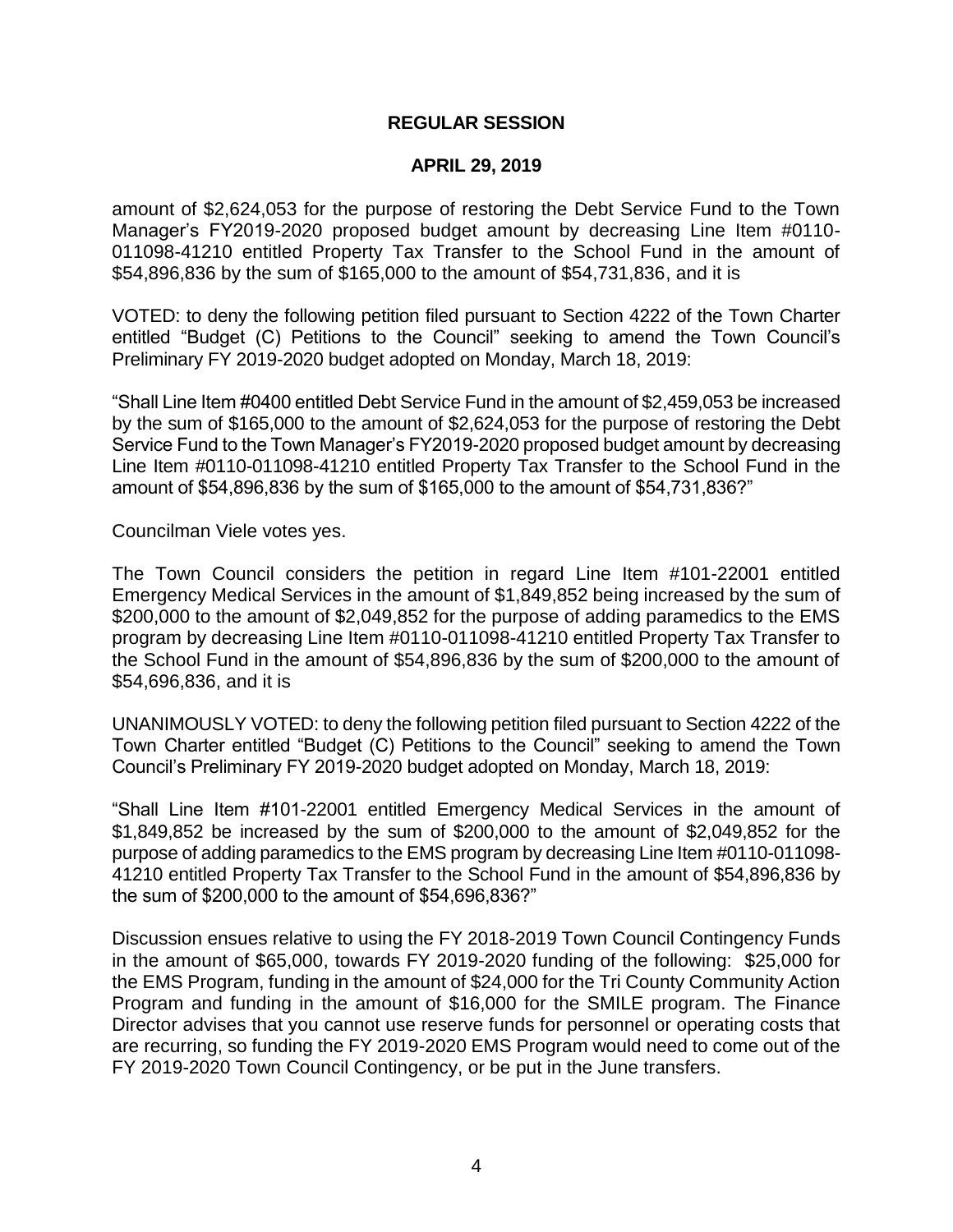## **APRIL 29, 2019**

A motion is made by Vice President DaCruz and seconded by Councilwoman Kelso to move \$25,000 from FY 2019-2020 Town Council Contingency Fund to the EMS Program and it is

UNANIMOUSLY VOTED: to move \$25,000 from FY 2019-2020 Town Council Contingency Fund to the EMS Program.

A motion is made by Councilwoman Kelso and seconded by Vice President Da Cruz to approve an appropriation in the amount of \$9,000 for FY 2019-2020 to the Southern Rhode Island Chamber of Commerce, and it is

VOTED: to approve an appropriation in the amount of \$9,000 for FY 2019-2020 to the Southern Rhode Island Chamber of Commerce.

Councilman Viele recuses himself.

A motion is made by Councilwoman Kelso and seconded by Vice President DaCruz to amend and increase by \$50,000 the FY 2019-2020 General Fund from \$26,001,434 to \$26,051,434 for the purpose of funding the EMS Program, and it is

UNANIMOUSLY VOTED: to amend and increase by \$50,000 the FY 2019-2020 General Fund from \$26,001,434 to \$26,051,434 for the purpose of funding the EMS Program.

A motion is made by Councilwoman Kelso and seconded by Vice President DaCruz to approve, with the exception of the appropriation in the amount of \$9,000 to the Southern Rhode Island Chamber of Commerce, the total Municipal Program for FY 2019-2020 in the amount of \$98,173,916 and after discussion it is

VOTED: to approve, with the exception of the appropriation to the Southern Rhode Island Chamber of Commerce in the amount of \$9,000, the Municipal Program for FY 2019- 2020 as amended, in the amount of \$98,173,916.

Councilman Viele votes no.

The total Municipal Program, including the \$9,000 appropriation to the Southern Rhode Island Chamber of Commerce is \$98,182,916, as follows: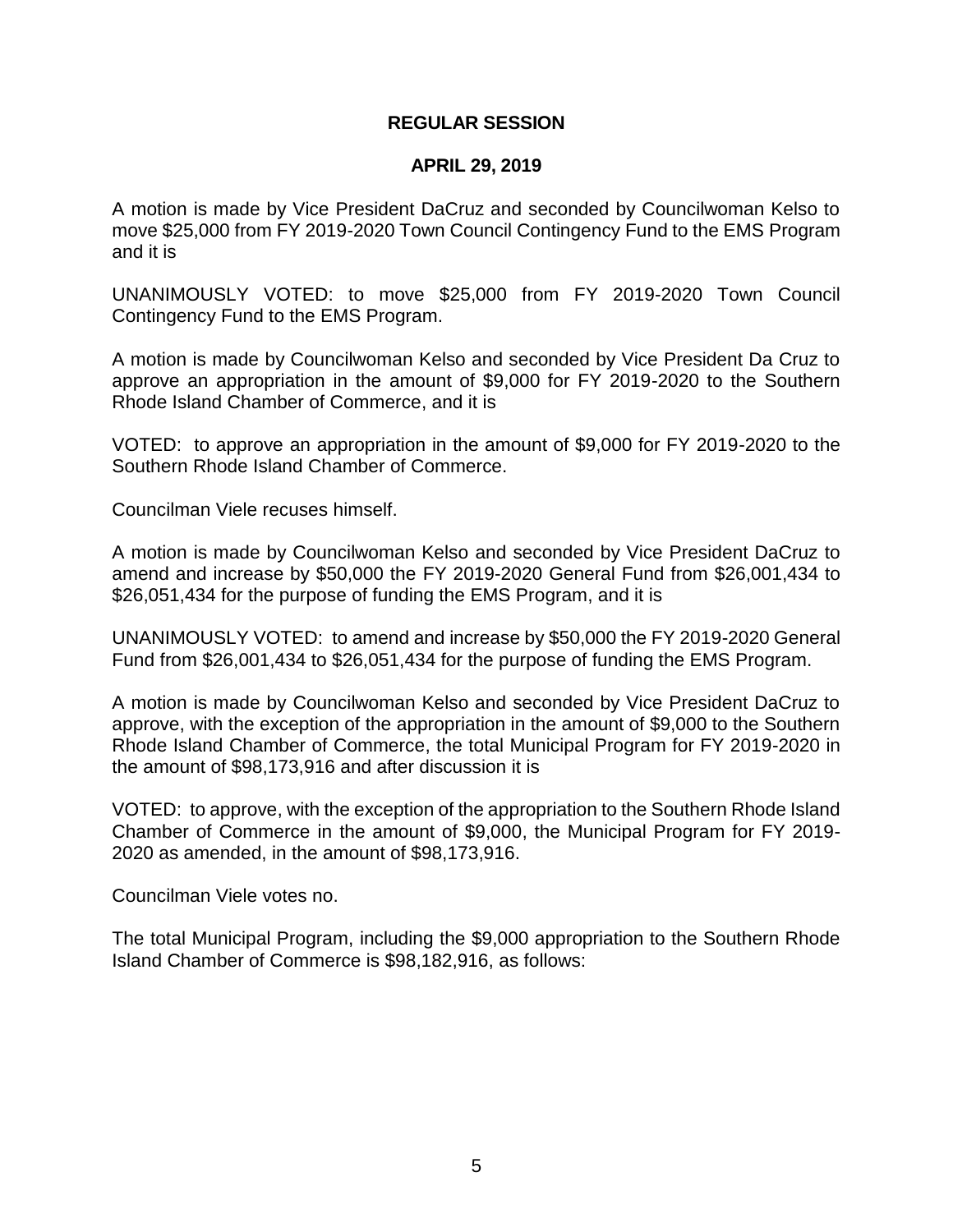| <b>Fiscal Year 2019-2020</b>           |              |               |               |
|----------------------------------------|--------------|---------------|---------------|
| <b>Adopted Budget Program</b>          | <b>Town</b>  | <b>School</b> | <b>Total</b>  |
| <b>Property Tax Need</b>               | \$19,414,907 | \$55,731,836  | \$75,146,743  |
| <b>Percent of Overlay</b>              | 25.84%       | 74.16%        | 100.00%       |
| Overlay & Elderly Abatements           | \$276,938    | \$794,970     | \$1,071,908   |
| <b>Proration and Roll Additions</b>    | (18,085)     | (51, 915)     | (70,000)      |
| <b>Gross Tax Levy</b>                  | \$19,673,760 | \$56,474,891  | \$76,148,651  |
| Motor Vehicle Excise Tax               | (815, 940)   | (2,342,213)   | (3, 158, 153) |
| <b>Net Property Tax Levy</b>           | \$18,857,820 | \$54,132,678  | \$72,990,498  |
| December 2018 Tax Roll                 |              |               | 4,515,120,000 |
|                                        |              |               |               |
| <b>Tax Distribution - FY 2020</b>      | \$4.18       | \$11.99       | \$16.17       |
| Tax Distribution - FY 2019             | \$3.89       | \$11.79       | \$15.68       |
| <b>Increase (Decrease)</b>             |              |               |               |
| <b>Property Tax Rate Increase - \$</b> | \$0.29       | \$0.20        | \$0.49        |
| <b>Property Tax Rate Increase - %</b>  | 7.37%        | 1.69%         | 3.10%         |
| <b>Increase (Decrease)</b>             |              |               |               |
| FY 2018-2019 Levy                      | \$17,430,339 | \$52,773,688  | \$70,204,027  |
| <b>Property Tax Levy Increase -\$</b>  | \$1,427,481  | \$1,358,990   | \$2,786,471   |
| <b>Property Tax Levy Increase -%</b>   | 8.19%        | 2.58%         | 3.97%         |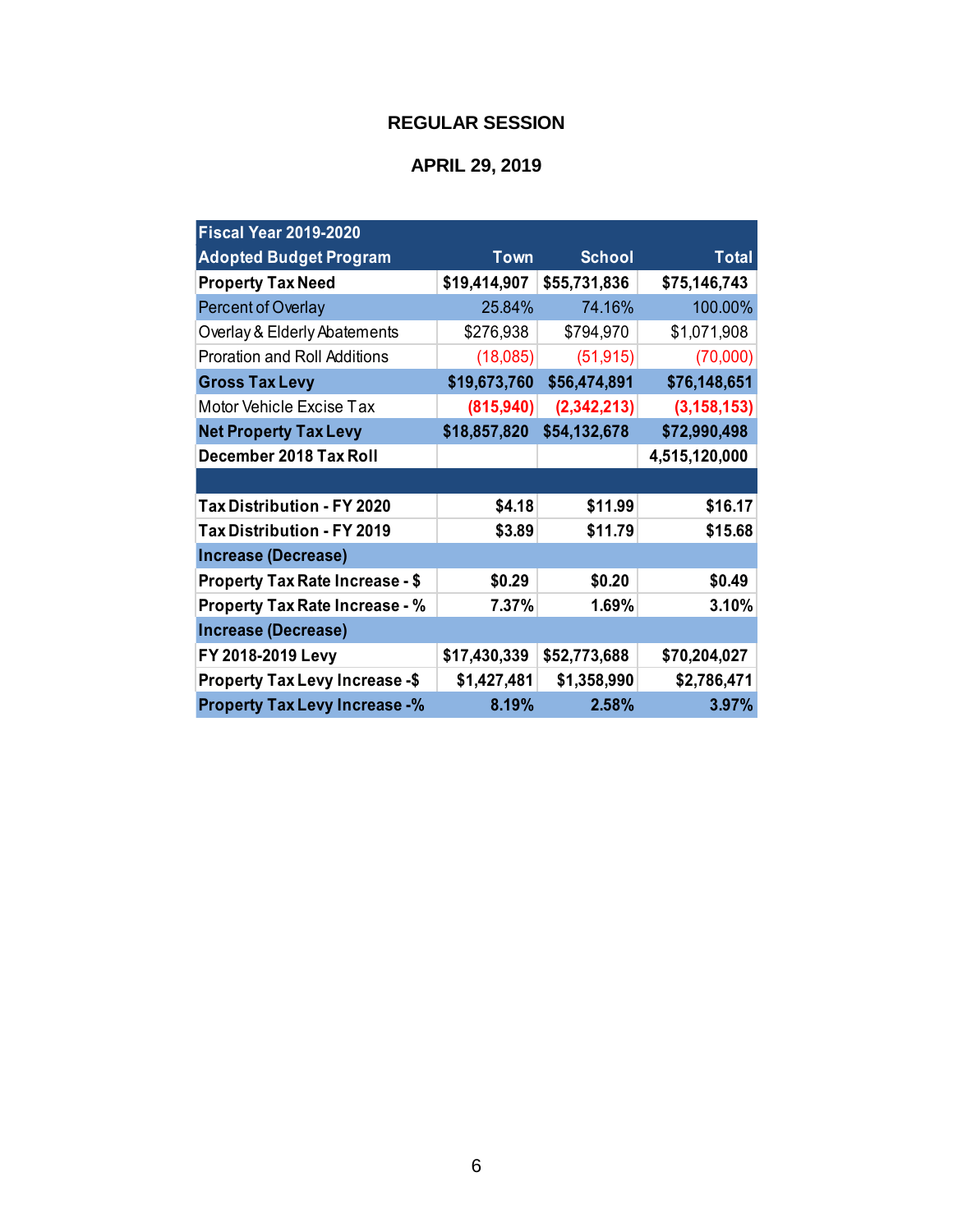| <b>General Fund</b>          | 2018             |                     | 2019           |     | 2020           |
|------------------------------|------------------|---------------------|----------------|-----|----------------|
| <b>Expenditure Statement</b> | <b>ACTUAL</b>    |                     | <b>ADOPTED</b> |     | <b>ADOPTED</b> |
| <b>General Government</b>    | \$<br>3,741,283  | \$                  | 3,980,300      | \$  | 4, 183, 367    |
| <b>Public Safety</b>         | 11,002,766       |                     | 11,465,736     |     | 12,464,634     |
| <b>Public Works</b>          | 2,940,804        |                     | 3, 155, 283    |     | 3,279,982      |
| Leisure Services             | 1,661,589        |                     | 1,837,035      |     | 1,943,640      |
| <b>Public Libraries</b>      | 1,260,049        |                     | 1,298,964      |     | 1,364,125      |
| <b>Other Expenditures</b>    | 589,834          |                     | 608,000        |     | 637,388        |
| <b>Employment Benefits</b>   | 525,000          |                     | 425,000        |     | 410,000        |
| Human Svcs & Outside A       | 174,758          |                     | 213,157        |     | 143,298        |
| Capital Outlay               | 1,499,500        |                     | 1,532,500      |     | 1,634,000      |
| <b>TOTAL General Fund</b>    | \$<br>23,395,583 | \$                  | 24,515,975     | \$  | 26,060,434     |
|                              |                  |                     |                |     |                |
| <b>General Fund</b>          | 2018             |                     | 2019           |     | 2020           |
| <b>Revenue Statement</b>     | <b>ACTUAL</b>    |                     | <b>ADOPTED</b> |     | <b>ADOPTED</b> |
| Prop Tax/Usage Fees          | \$<br>17,792,865 | \$                  | 18,001,877     | \$  | 19,327,933     |
| <b>State Aid</b>             | 2,395,984        |                     | 2,507,572      |     | 2,594,632      |
| Licenses/Fees/Rents          | 1,554,178        |                     | 1,324,516      |     | 1,297,215      |
| Dept Rev/Fine/Charge         | 1,817,876        |                     | 1,778,475      |     | 1,850,795      |
| <b>Investment Income</b>     | 210,731          |                     | 200,000        |     | 275,000        |
| <b>School Dept Transfer</b>  | 148,098          |                     | 153,535        |     | 164,859        |
| <b>Fund Balance</b>          | 600,000          |                     | 550,000        |     | 550,000        |
| <b>TOTAL General Fund</b>    | \$<br>24,519,731 | $\ddot{\bm{\zeta}}$ | 24,515,975     | \$  | 26,060,434     |
|                              |                  |                     |                |     |                |
| <b>School Fund</b>           | 2018             |                     | 2019           |     | 2020           |
| <b>Expenditure Statement</b> | <b>ACTUAL</b>    |                     | <b>ADOPTED</b> |     | <b>ADOPTED</b> |
| Wages                        | \$<br>32,282,270 | \$                  | 34,012,107     | \$  | 33,576,037     |
| <b>Benefits</b>              | 13,559,093       |                     | 14,524,314     |     | 14,697,191     |
| Services                     | 9,852,603        |                     | 10,246,235     |     | 11, 167, 009   |
| Commodities                  | 1,488,075        |                     | 1,552,995      |     | 1,489,905      |
| Capital Outlay               | 1,034,041        |                     | 865,921        |     | 867,200        |
| <b>TOTAL School Fund</b>     | \$<br>58,216,082 | \$                  | 61,201,572     | \$. | 61,797,342     |
|                              |                  |                     |                |     |                |
| <b>School Fund</b>           | 2018             |                     | 2019           |     | 2020           |
| <b>Revenue Statement</b>     | <b>ACTUAL</b>    |                     | <b>ADOPTED</b> |     | <b>ADOPTED</b> |
| Prop Tax/Usage Fees          | \$<br>52,415,096 | \$                  | 53,952,664     | \$  | 54,896,836     |
| <b>State Aid</b>             | 6,833,446        |                     | 6,108,908      |     | 5,353,387      |
| <b>Tuition Income</b>        | 70,388           |                     | 100,000        |     | 124,102        |
| <b>School Trust Funds</b>    | 28,270           |                     | 25,000         |     | 27,500         |
| Medicaid                     | 369,198          |                     | 425,000        |     | 425,000        |
| Miscellaneous                | 84,388           |                     | 90,000         |     | 90,000         |
| <b>Fund Balance</b>          | 500,000          |                     | 500,000        |     | 475,000        |
| <b>TOTAL School Fund</b>     | \$<br>60,300,787 | \$                  | 61,201,572     | \$  | 61,391,825     |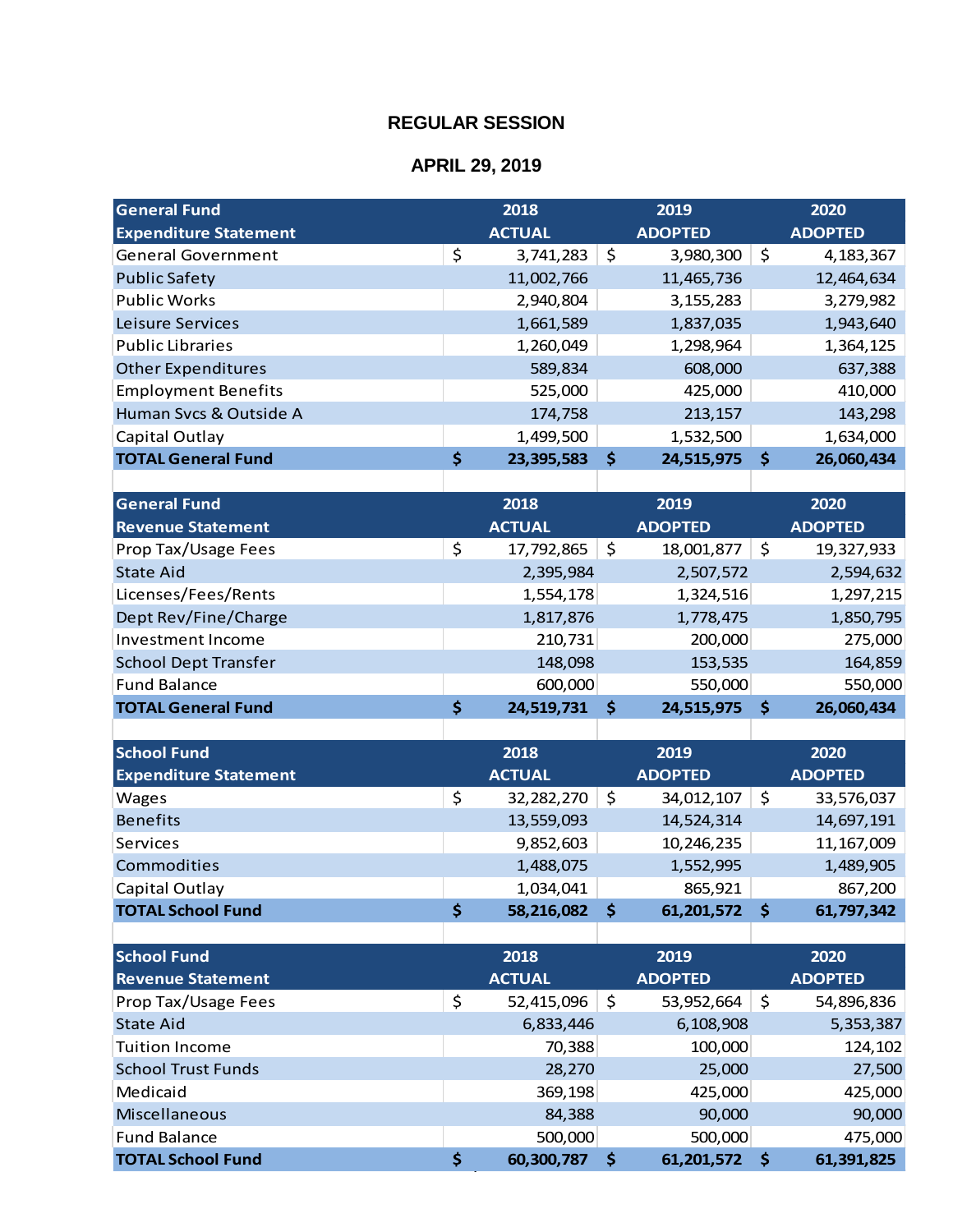| <b>Peace Dale Office Building</b>  | 2018          |    | 2019           | 2020           |
|------------------------------------|---------------|----|----------------|----------------|
| <b>Expenditure Statement</b>       | <b>ACTUAL</b> |    | <b>ADOPTED</b> | <b>ADOPTED</b> |
| <b>Wages</b>                       | \$<br>34,677  | \$ | 34,708         | \$<br>36,415   |
| <b>Benefits</b>                    | 15,801        |    | 16,519         | 15,297         |
| Services                           | 28,044        |    | 34,714         | 35,450         |
| Commodities                        | 4,500         |    | 4,818          | 4,739          |
| Capital Outlay                     | 2,444         |    | 3,000          | 3,000          |
| <b>TOTAL PeaceDale Office Bldg</b> | 85,466        | S  | 93,759         | \$<br>94,901   |

| <b>Peace Dale Office Building</b>   |   | 2018          | 2019           | 2020           |
|-------------------------------------|---|---------------|----------------|----------------|
| <b>Revenue Statement</b>            |   | <b>ACTUAL</b> | <b>ADOPTED</b> | <b>ADOPTED</b> |
| Licenses/Fees/Rents                 | Ş | 80,603        | \$<br>91,359   | 91,633         |
| Dept Rev/Fine/Charge                |   | 3,704         | 1,800          | 2,600          |
| Investment Income                   |   | 2,887         | 600            | 1,000          |
| <b>Fund Balance</b>                 |   | O             |                |                |
| <b>TOTAL Peace Dale Office Bldg</b> | S | 87,194        | 93,759         | 95,233         |

| <b>Senior Services Fund</b><br><b>Expenditure Statement</b> | 2018<br><b>ACTUAL</b> |    | 2019<br><b>ADOPTED</b> |    | 2020<br><b>ADOPTED</b> |
|-------------------------------------------------------------|-----------------------|----|------------------------|----|------------------------|
| <b>Wages</b>                                                | \$<br>477,060         | \$ | 490,400                | \$ | 533,144                |
| <b>Benefits</b>                                             | 191,598               |    | 205,394                |    | 213,244                |
| Services                                                    | 128,498               |    | 118,447                |    | 135,941                |
| Commodities                                                 | 31,194                |    | 37,002                 |    | 36,920                 |
| Capital Outlay                                              | 39,478                |    | 42,600                 |    | 34,733                 |
| <b>TOTAL Senior Services Fund</b>                           | 867,829               | Ŝ  | 893,843                | S  | 953,982                |

| <b>Senior Services Fund</b>       | 2018          |    | 2019           | 2020           |
|-----------------------------------|---------------|----|----------------|----------------|
| <b>Revenue Statement</b>          | <b>ACTUAL</b> |    | <b>ADOPTED</b> | <b>ADOPTED</b> |
| Prop Tax/Usage Fees               | \$<br>152,358 | \$ | 146,989        | \$<br>159,639  |
| Dept Rev/Fine/Charge              | 239,490       |    | 232,153        | 255,139        |
| Grants                            | 56,842        |    | 42,622         | 46,000         |
| Investment Income                 | 3,135         |    | 150            | 1,000          |
| Miscellaneous                     | 624           |    | 1,200          | 1,200          |
| <b>Operating Transfers</b>        | 419,793       |    | 447,729        | 466,003        |
| <b>Fund Balance</b>               | 23,000        |    | 23,000         | 25,000         |
| <b>TOTAL Senior Services Fund</b> | \$<br>895,242 | S  | 893,843        | 953,981        |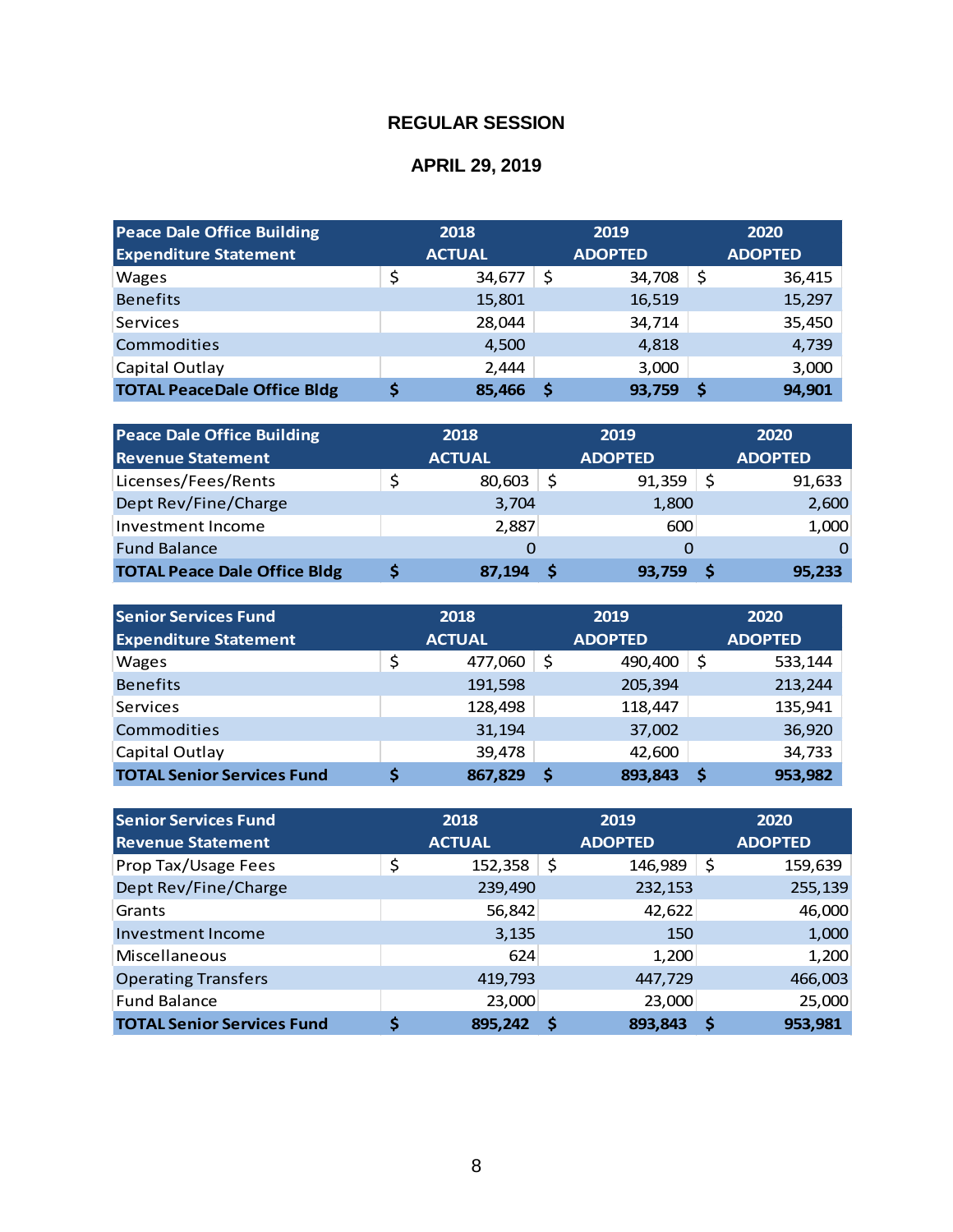| Neighborhood Guild Fund<br><b>Expenditure Statement</b> | 2018<br><b>ACTUAL</b> |    | 2019<br><b>ADOPTED</b> |    | 2020<br><b>ADOPTED</b> |
|---------------------------------------------------------|-----------------------|----|------------------------|----|------------------------|
| <b>Wages</b>                                            | \$<br>309,545         | \$ | 322,138                | \$ | 331,108                |
| <b>Benefits</b>                                         | 110,566               |    | 118,691                |    | 115,005                |
| Services                                                | 334,608               |    | 317,402                |    | 315,679                |
| Commodities                                             | 15,591                |    | 16,184                 |    | 16,008                 |
| Capital Outlay                                          | 1,102                 |    | 2,620                  |    | 2,600                  |
| <b>TOTAL Neighborhood Guild Fund</b>                    | 771,413               | S  | 777,035                | S  | 780,400                |

| Neighborhood Guild Fund              | 2018          |    | 2019           |     | 2020           |
|--------------------------------------|---------------|----|----------------|-----|----------------|
| <b>Revenue Statement</b>             | <b>ACTUAL</b> |    | <b>ADOPTED</b> |     | <b>ADOPTED</b> |
| Dept Rev/Fine/Charge                 | 350,843       | .S | 333,835        | \$, | 323,000        |
| Investment Income                    | 409,640       |    | 418,200        |     | 432,400        |
| <b>Fund Balance</b>                  | 25,000        |    | 25,000         |     | 25,000         |
| <b>TOTAL Neighborhood Guild Fund</b> | 785,483       |    | 777,035        |     | 780,400        |

| <b>Community Recreation Center</b> | 2018          |    | 2019           |    | 2020           |
|------------------------------------|---------------|----|----------------|----|----------------|
| <b>Expenditure Statement</b>       | <b>ACTUAL</b> |    | <b>ADOPTED</b> |    | <b>ADOPTED</b> |
| <b>Wages</b>                       | \$<br>254,612 | \$ | 274,975        | \$ | 266,387        |
| <b>Benefits</b>                    | 62,777        |    | 68,701         |    | 76,100         |
| Services                           | 110,380       |    | 99,159         |    | 145,328        |
| <b>Commodities</b>                 | 9,449         |    | 12,915         |    | 11,658         |
| Capital Outlay                     | 2,210         |    | 4,013          |    | 3,263          |
| <b>TOTAL Community Rec Center</b>  | 439,427       | S  | 459,763        | S  | 502,736        |

| <b>Community Recreation Center</b><br><b>Revenue Statement</b> | 2018<br><b>ACTUAL</b> |     | 2019<br><b>ADOPTED</b> |     | 2020<br><b>ADOPTED</b> |
|----------------------------------------------------------------|-----------------------|-----|------------------------|-----|------------------------|
| Licenses/Fees/Rents                                            | \$<br>22,476          | -\$ | 22,213                 | -\$ | 28,000                 |
| Dept Rev/Fine/Charge                                           | 116,441               |     | 112,400                |     | 139,586                |
| Investment Income                                              | 113                   |     | 150                    |     | 150                    |
| <b>Operating Transfers</b>                                     | 308,911               |     | 315,000                |     | 325,000                |
| <b>Fund Balance</b>                                            | 10,000                |     | 10,000                 |     | 10,000                 |
| <b>TOTAL Community Rec Center</b>                              | 457,941               |     | 459,763                |     | 502,736                |

| Debt Service Fund              | 2018          | 2019           | 2020           |
|--------------------------------|---------------|----------------|----------------|
| <b>Expenditure Statement</b>   | <b>ACTUAL</b> | <b>ADOPTED</b> | <b>ADOPTED</b> |
| Services                       | 1,971,887     | 2,174,958      | 1,985,294      |
| <b>TOTAL Debt Service Fund</b> | 1,971,887     | 2,174,958      | 1,985,294      |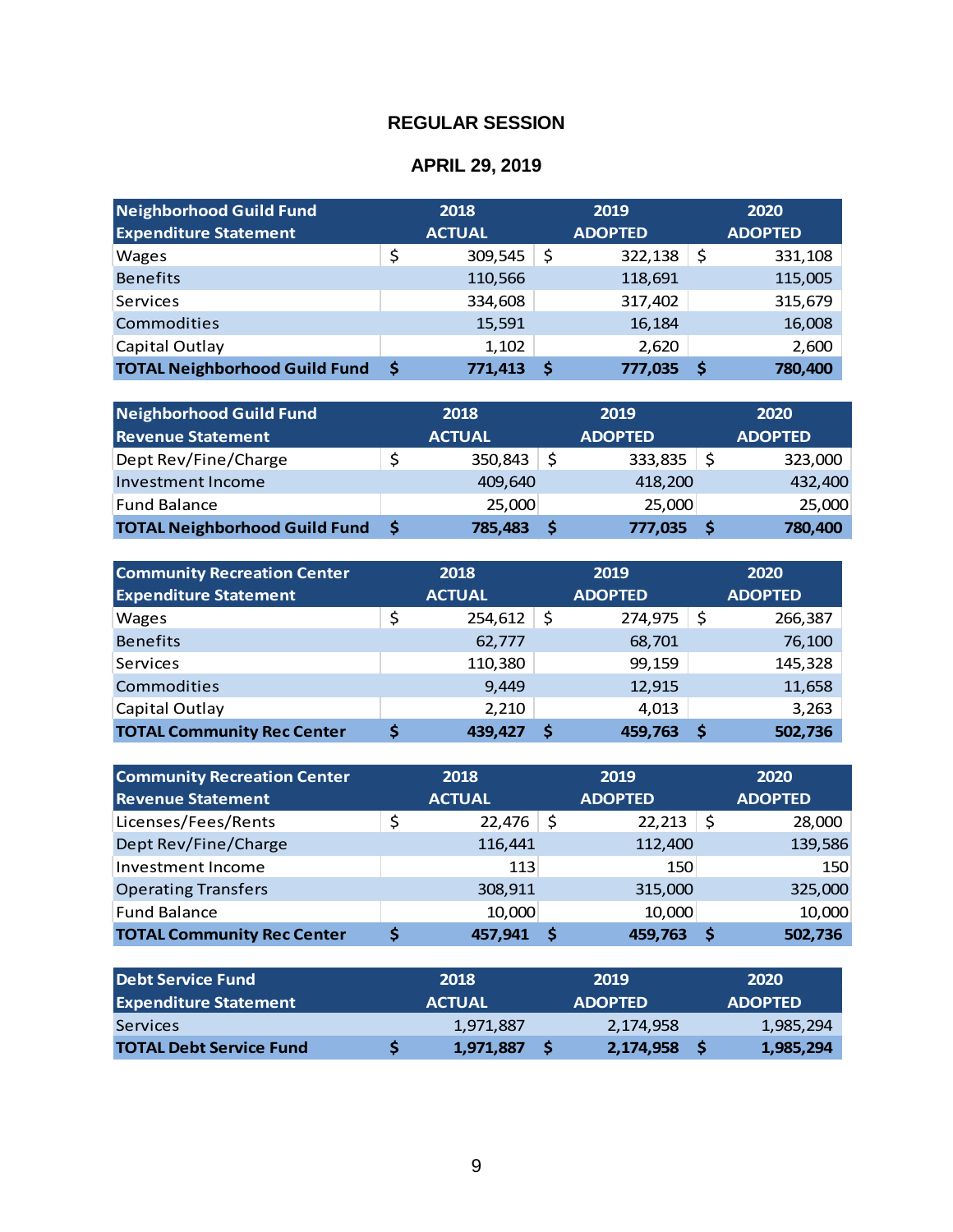| Debt Service Fund              | 2018          |    | 2019           | 2020           |
|--------------------------------|---------------|----|----------------|----------------|
| <b>Revenue Statement</b>       | <b>ACTUAL</b> |    | <b>ADOPTED</b> | <b>ADOPTED</b> |
| State Aid                      | \$<br>558,953 | S. | 523,643        | 496,903        |
| <b>Operating Transfers</b>     | 1,506,046     |    | 1,544,088      | 1,879,876      |
| Fund Balance                   | 105,823       |    | 107,227        | 82,274         |
| <b>TOTAL Debt Service Fund</b> | 2,170,822     |    | 2,174,958      | 2,459,053      |

| <b>Water Enterprise Fund</b>       | 2018 |               | 2019 |                |                | 2020      |  |
|------------------------------------|------|---------------|------|----------------|----------------|-----------|--|
| <b>Expenditure Statement</b>       |      | <b>ACTUAL</b> |      | <b>ADOPTED</b> | <b>ADOPTED</b> |           |  |
| <b>Wages</b>                       | \$   | 252,417       | \$   | 283,721        | \$             | 285,453   |  |
| <b>Benefits</b>                    |      | 99,167        |      | 108,928        |                | 97,564    |  |
| Services                           |      | 276,018       |      | 394,344        |                | 363,290   |  |
| Commodities                        |      | 18,786        |      | 23,785         |                | 22,994    |  |
| Capital Outlay                     |      | 379,567       |      | 285,000        |                | 332,054   |  |
| <b>TOTAL Water Enterprise Fund</b> |      | 1,025,956     | Ŝ    | 1,095,778      | .S             | 1,101,355 |  |

| <b>Operating Transfers</b><br><b>Fund Balance</b><br>\$<br><b>TOTAL Debt Service Fund</b><br><b>Water Enterprise Fund</b><br>2018<br><b>Expenditure Statement</b><br><b>ACTUAL</b><br>\$<br>Wages<br><b>Benefits</b><br>Services<br>Commodities<br>Capital Outlay<br>\$<br><b>TOTAL Water Enterprise Fund</b><br><b>Water Enterprise Fund</b><br>2018<br><b>Revenue Statement</b><br><b>ACTUAL</b><br>\$<br>Prop Tax/Usage Fees<br>Licenses/Fees/Rents<br>Dept Rev/Fine/Charge | 1,506,046<br>105,823<br>\$<br>2,170,822<br>\$<br>252,417<br>99,167<br>276,018<br>18,786<br>379,567<br>\$<br>1,025,956<br>866,420 | 1,544,088<br>107,227<br>2,174,958<br>2019<br><b>ADOPTED</b><br>283,721<br>108,928<br>394,344<br>23,785<br>285,000<br>1,095,778<br>2019<br><b>ADOPTED</b> | \$<br>\$<br>\$ | 1,879,876<br>82,274<br>2,459,053<br>2020<br><b>ADOPTED</b><br>285,453<br>97,564<br>363,290<br>22,994<br>332,054<br>1,101,355<br>2020 |  |
|--------------------------------------------------------------------------------------------------------------------------------------------------------------------------------------------------------------------------------------------------------------------------------------------------------------------------------------------------------------------------------------------------------------------------------------------------------------------------------|----------------------------------------------------------------------------------------------------------------------------------|----------------------------------------------------------------------------------------------------------------------------------------------------------|----------------|--------------------------------------------------------------------------------------------------------------------------------------|--|
|                                                                                                                                                                                                                                                                                                                                                                                                                                                                                |                                                                                                                                  |                                                                                                                                                          |                |                                                                                                                                      |  |
|                                                                                                                                                                                                                                                                                                                                                                                                                                                                                |                                                                                                                                  |                                                                                                                                                          |                |                                                                                                                                      |  |
|                                                                                                                                                                                                                                                                                                                                                                                                                                                                                |                                                                                                                                  |                                                                                                                                                          |                |                                                                                                                                      |  |
|                                                                                                                                                                                                                                                                                                                                                                                                                                                                                |                                                                                                                                  |                                                                                                                                                          |                |                                                                                                                                      |  |
|                                                                                                                                                                                                                                                                                                                                                                                                                                                                                |                                                                                                                                  |                                                                                                                                                          |                |                                                                                                                                      |  |
|                                                                                                                                                                                                                                                                                                                                                                                                                                                                                |                                                                                                                                  |                                                                                                                                                          |                |                                                                                                                                      |  |
|                                                                                                                                                                                                                                                                                                                                                                                                                                                                                |                                                                                                                                  |                                                                                                                                                          |                |                                                                                                                                      |  |
|                                                                                                                                                                                                                                                                                                                                                                                                                                                                                |                                                                                                                                  |                                                                                                                                                          |                |                                                                                                                                      |  |
|                                                                                                                                                                                                                                                                                                                                                                                                                                                                                |                                                                                                                                  |                                                                                                                                                          |                |                                                                                                                                      |  |
|                                                                                                                                                                                                                                                                                                                                                                                                                                                                                |                                                                                                                                  |                                                                                                                                                          |                |                                                                                                                                      |  |
|                                                                                                                                                                                                                                                                                                                                                                                                                                                                                |                                                                                                                                  |                                                                                                                                                          |                |                                                                                                                                      |  |
|                                                                                                                                                                                                                                                                                                                                                                                                                                                                                |                                                                                                                                  |                                                                                                                                                          |                |                                                                                                                                      |  |
|                                                                                                                                                                                                                                                                                                                                                                                                                                                                                |                                                                                                                                  |                                                                                                                                                          |                |                                                                                                                                      |  |
|                                                                                                                                                                                                                                                                                                                                                                                                                                                                                |                                                                                                                                  |                                                                                                                                                          |                |                                                                                                                                      |  |
|                                                                                                                                                                                                                                                                                                                                                                                                                                                                                |                                                                                                                                  |                                                                                                                                                          |                | <b>ADOPTED</b>                                                                                                                       |  |
|                                                                                                                                                                                                                                                                                                                                                                                                                                                                                |                                                                                                                                  | \$<br>858,241                                                                                                                                            | \$             | 903,054                                                                                                                              |  |
|                                                                                                                                                                                                                                                                                                                                                                                                                                                                                | 266,574                                                                                                                          | 274,191                                                                                                                                                  |                | 281,687                                                                                                                              |  |
|                                                                                                                                                                                                                                                                                                                                                                                                                                                                                | 1,800<br>1,904                                                                                                                   |                                                                                                                                                          |                |                                                                                                                                      |  |
| <b>Investment Income</b>                                                                                                                                                                                                                                                                                                                                                                                                                                                       | 5,411<br>10,000                                                                                                                  |                                                                                                                                                          |                |                                                                                                                                      |  |
| Miscellaneous                                                                                                                                                                                                                                                                                                                                                                                                                                                                  | 2,930<br>4,650                                                                                                                   |                                                                                                                                                          |                |                                                                                                                                      |  |
| <b>Fund Balance</b>                                                                                                                                                                                                                                                                                                                                                                                                                                                            | 33,034                                                                                                                           |                                                                                                                                                          | 0              | 0                                                                                                                                    |  |
| \$<br><b>TOTAL Water Enterprise Fund</b>                                                                                                                                                                                                                                                                                                                                                                                                                                       | 1,143,239<br>\$                                                                                                                  | 1,148,882                                                                                                                                                | \$             | 1,206,579                                                                                                                            |  |
|                                                                                                                                                                                                                                                                                                                                                                                                                                                                                |                                                                                                                                  |                                                                                                                                                          |                |                                                                                                                                      |  |
| 2018<br><b>Wastewater Enterprise Fund</b>                                                                                                                                                                                                                                                                                                                                                                                                                                      |                                                                                                                                  | 2019                                                                                                                                                     |                | 2020                                                                                                                                 |  |
| <b>Expenditure Statement</b><br><b>ACTUAL</b>                                                                                                                                                                                                                                                                                                                                                                                                                                  |                                                                                                                                  | <b>ADOPTED</b>                                                                                                                                           |                | <b>ADOPTED</b>                                                                                                                       |  |
| \$<br>Wages                                                                                                                                                                                                                                                                                                                                                                                                                                                                    | \$<br>968,325                                                                                                                    | 1,152,491                                                                                                                                                | \$             | 1,197,048                                                                                                                            |  |
| <b>Benefits</b>                                                                                                                                                                                                                                                                                                                                                                                                                                                                | 507,118                                                                                                                          | 603,758                                                                                                                                                  |                | 598,053                                                                                                                              |  |
| Services                                                                                                                                                                                                                                                                                                                                                                                                                                                                       | 1,072,265                                                                                                                        | 1,116,562                                                                                                                                                |                | 1,210,758                                                                                                                            |  |
| Commodities                                                                                                                                                                                                                                                                                                                                                                                                                                                                    | 248,270                                                                                                                          | 310,844                                                                                                                                                  |                | 319,085                                                                                                                              |  |
| Capital Outlay                                                                                                                                                                                                                                                                                                                                                                                                                                                                 | 818,307                                                                                                                          | 1,404,209                                                                                                                                                |                | 760,403                                                                                                                              |  |
| <b>TOTAL Wastewater Enterprise</b><br>\$                                                                                                                                                                                                                                                                                                                                                                                                                                       | $3,614,284$ \$                                                                                                                   | 4,587,864                                                                                                                                                | \$             | 4,085,347                                                                                                                            |  |

| <b>Wastewater Enterprise Fund</b><br><b>Expenditure Statement</b> | 2018<br><b>ACTUAL</b> |    | 2019<br><b>ADOPTED</b> | 2020<br><b>ADOPTED</b> |           |  |
|-------------------------------------------------------------------|-----------------------|----|------------------------|------------------------|-----------|--|
| <b>Wages</b>                                                      | \$<br>968,325         | \$ | 1,152,491              | \$                     | 1,197,048 |  |
| <b>Benefits</b>                                                   | 507,118               |    | 603,758                |                        | 598,053   |  |
| <b>Services</b>                                                   | 1,072,265             |    | 1,116,562              |                        | 1,210,758 |  |
| <b>Commodities</b>                                                | 248,270               |    | 310,844                |                        | 319,085   |  |
| Capital Outlay                                                    | 818,307               |    | 1,404,209              |                        | 760,403   |  |
| <b>TOTAL Wastewater Enterprise</b>                                | 3,614,284             | S  | 4,587,864              | S                      | 4,085,347 |  |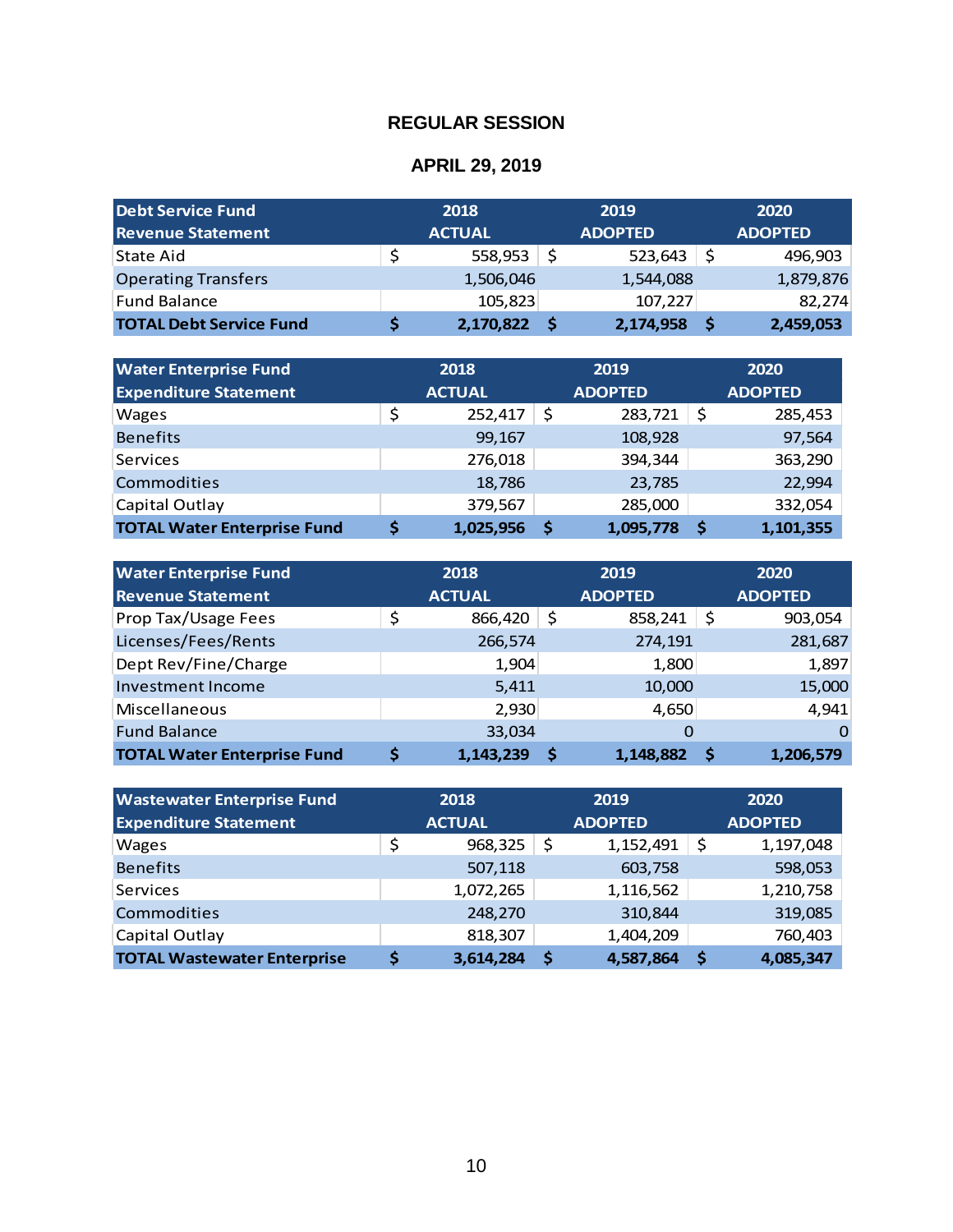| <b>Wastewater Enterprise Fund</b>  | 2018 |               |    | 2019           | 2020 |                |
|------------------------------------|------|---------------|----|----------------|------|----------------|
| <b>Revenue Statement</b>           |      | <b>ACTUAL</b> |    | <b>ADOPTED</b> |      | <b>ADOPTED</b> |
| Prop Tax/Usage Fees                | \$   | 3,305,138     | \$ | 4,233,124      | -\$  | 3,823,013      |
| Dept Rev/Fine/Charge               |      | 303,993       |    | 319,800        |      | 323,700        |
| Investment Income                  |      | 9,389         |    | 15,000         |      | 25,000         |
| <b>Miscellaneous</b>               |      | 17,860        |    | 16,000         |      | 16,600         |
| <b>Operating Transfers</b>         |      | 4,300         |    | 4,300          |      | 4,300          |
| <b>Fund Balance</b>                |      | 110,381       |    | 0              |      | 0              |
| <b>TOTAL Wastewater Enterprise</b> | S    | 3,732,283     | S  | 4,588,224      | S    | 4,192,613      |

| <b>Solid Waste Enterprise Fund</b>  | 2018 |               | 2019 |                |    | 2020           |  |
|-------------------------------------|------|---------------|------|----------------|----|----------------|--|
| <b>Expenditure Statement</b>        |      | <b>ACTUAL</b> |      | <b>ADOPTED</b> |    | <b>ADOPTED</b> |  |
| <b>Wages</b>                        | \$   | 64,374        | \$   | 67,662         | \$ | 70,331         |  |
| <b>Benefits</b>                     |      | 21,226        |      | 22,431         |    | 23,462         |  |
| Services                            |      | 590,436       |      | 676,779        |    | 678,077        |  |
| <b>Commodities</b>                  |      | 140           |      | 1,650          |    | 1,675          |  |
| Capital Outlay                      |      | 43,415        |      | 51,200         |    | 47,580         |  |
| <b>TOTAL Solid Waste Enterprise</b> |      | 719,590       | S    | 819,722        | .S | 821,125        |  |

| <b>Solid Waste Enterprise Fund</b>  | 2018          | 2019 |                |  | 2020           |  |
|-------------------------------------|---------------|------|----------------|--|----------------|--|
| <b>Revenue Statement</b>            | <b>ACTUAL</b> |      | <b>ADOPTED</b> |  | <b>ADOPTED</b> |  |
| Prop Tax/Usage Fees                 | \$<br>5,374   | \$   |                |  |                |  |
| Licenses/Fees/Rents                 | 143,580       |      | 148,400        |  | 156,000        |  |
| Dept Rev/Fine/Charge                | 400,379       |      | 465,021        |  | 459,072        |  |
| <b>Investment Income</b>            | 1,421         |      | 4,500          |  | 4,500          |  |
| Miscellaneous                       | 11,893        |      | 16,775         |  | 17,100         |  |
| <b>Fund Balance</b>                 | 183,536       |      | 185,026        |  | 184,453        |  |
| <b>TOTAL Solid Waste Enterprise</b> | \$<br>719,555 |      | 819,722        |  | 821,125        |  |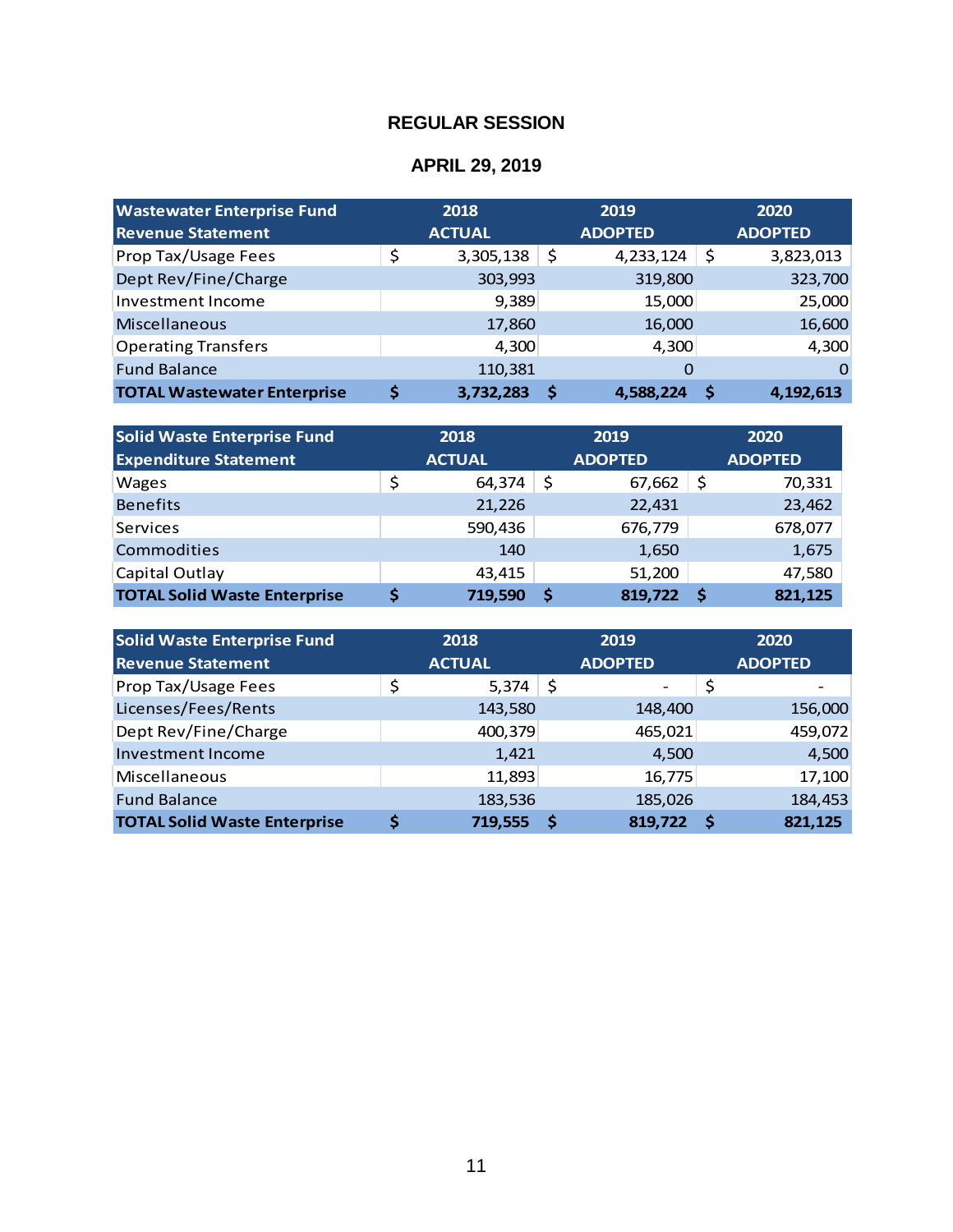### **APRIL 29, 2019**

| FY 2019-2020 Budget Program<br><b>All Funds</b> | 2018<br><b>ACTUAL</b> | 2019<br><b>ADOPTED</b> | 2020<br><b>ADOPTED</b> |
|-------------------------------------------------|-----------------------|------------------------|------------------------|
| <b>General Fund</b>                             | \$<br>23,395,585      | \$<br>24,515,975       | \$<br>26,060,434       |
| <b>School Fund</b>                              | 58,216,082            | 61,201,572             | 61,797,342             |
| Peace Dale Office Building Fund                 | 85,466                | 93,759                 | 94,901                 |
| <b>Senior Services Fund</b>                     | 867,829               | 893,843                | 953,982                |
| Neighborhood Guild Fund                         | 771,413               | 777,035                | 780,400                |
| <b>Community Recreation Center Fund</b>         | 439,427               | 459,763                | 502,736                |
| Debt Service Fund                               | 1,971,887             | 2,174,958              | 1,985,294              |
| Water Fund                                      | 1,025,956             | 1,095,778              | 1,101,355              |
| Wastewater Fund                                 | 3,614,284             | 4,587,864              | 4,085,347              |
| Solid Waste Fund                                | 719,590               | 819,722                | 821,125                |
| <b>Total Municipal Program</b>                  | \$91,107,519          | \$96,620,269           | \$98,182,916           |

## **5. NEW BUSINESS**

#### **A.** UNANIMOUSLY VOTED: to authorize Fund Transfers, as follows:

#### **1. Reserve Fund Transfers**

BE IT RESOLVED that program balances identified below in the 2019-2020 fiscal year appropriations for General Fund (101) account 85000, Capital Outlay, shall be transferred to the following Reserve Funds in the corresponding not-toexceed amounts:

#### **2019-2020 Reserve Fund Transfers**

| Object |                                        | Transfer  |                                                |
|--------|----------------------------------------|-----------|------------------------------------------------|
| Code   | Description                            | Total     | Reserve Fund                                   |
|        | 590326 Property Revaluation            | \$100,000 | <b>Property Revaluation Reserve Fund</b>       |
|        | 590420 Recreation Improvements         | \$152,000 | Recreation Development & Restoration Fund      |
|        | 590420 Recreation Improvements         | \$119,000 | Capital Equipment & Replacement Fund           |
|        | 590418 Road Improvements               | \$670,000 | Public Works Improvement Fund                  |
|        | 590414 Public Safety Bldg Improvements | \$15,000  | Police Building Construction Fund              |
|        | 590414 Public Safety Computer          | \$20,000  | Capital Equipment & Replacement Fund           |
|        | 590408 EMS Equipment & Facilities      | \$103,000 | Capital Equipment & Replacement Fund           |
|        | 590416 EMS South Station Fac Improv    | \$20,000  | Public Services Office Building Fund           |
|        | 590408 DPW Equipment Acquisition       | \$355,000 | Capital Equipment & Replacement Fund           |
|        | 590408 Communications Department       | \$30,000  | Capital Equipment & Replacement Fund           |
|        | 590410 Technology Infrastructure       | \$15,000  | <b>Technology Improvement Fund</b>             |
|        | 590408 Facilities Supervisor Truck     | \$20,000  | Capital Equipment & Replacement Fund-Town Hall |
|        | 590426 Town Hall Renovations/Upkeep    | \$15,000  | Town Hall Improvement Fund                     |
|        |                                        |           |                                                |

FURTHER RESOLVED: That the Town Council is hereby authorized to use the total funds, or such part thereof of said Reserve Funds, for capital expenditures as may be voted by the Town Council in accordance with the Town Council Adopted Capital Improvement Program.

FURTHER RESOLVED: That said sums appropriated to the Reserve Fund shall not revert to the General Fund at the end of the budget year but shall remain in said Reserve Fund to be used as herein provided in any budget period until otherwise voted.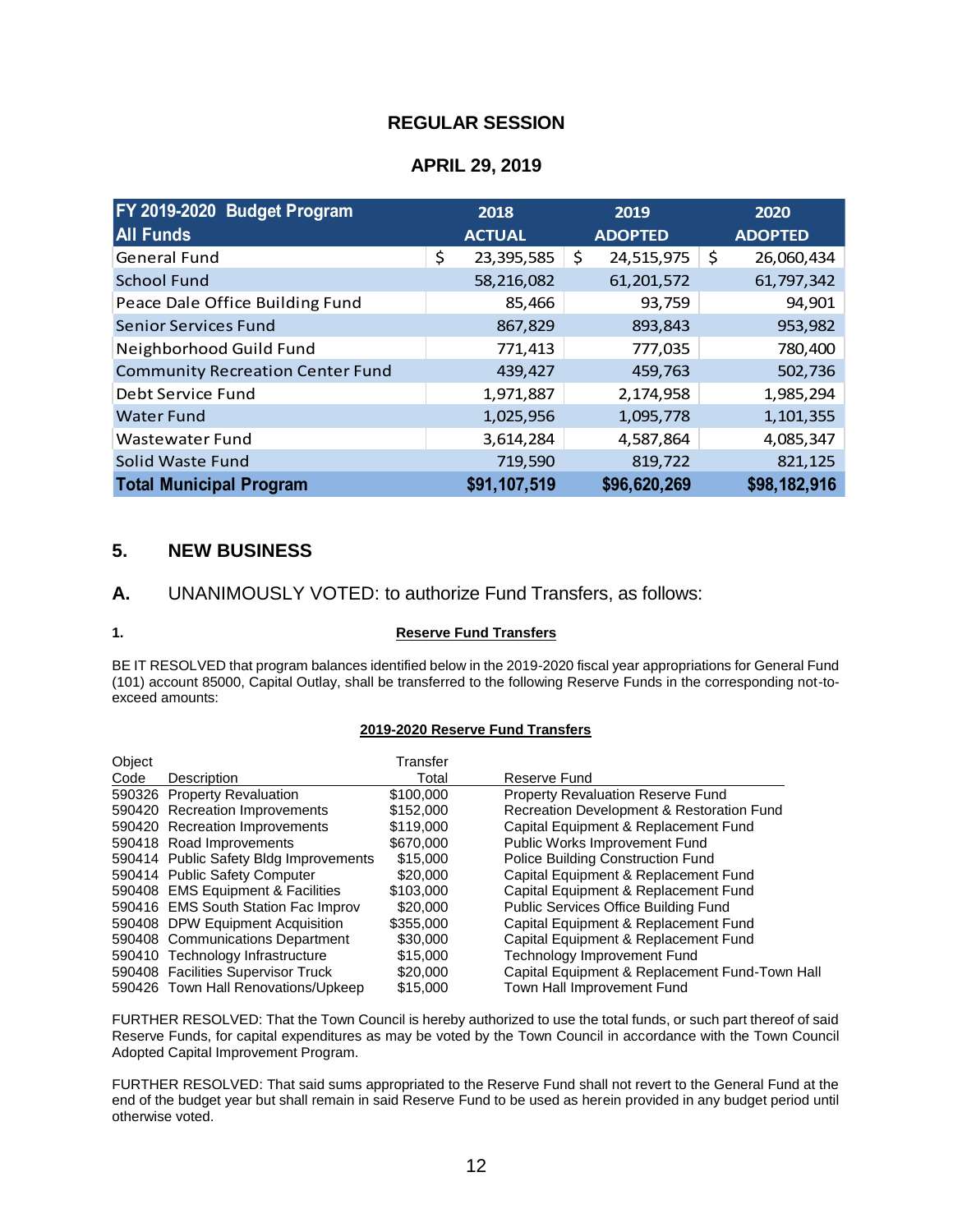## **APRIL 29, 2019**

#### **2. Reserve Fund Transfer to the Debt Service Fund**

BE IT RESOLVED that transfers from the Fair Share Development Fund to the Debt Service Fund to pay for education debt service costs associated with school capital projects shall be made from assets held for school facilities in the amount of \$70,057 for Fiscal Year 2019-2020.

#### **3. Reserve Fund Transfer to the Debt Service Fund**

BE IT RESOLVED that transfers from the Fair Share Development Fund to the Debt Service Fund to pay for recreation debt service costs associated with capital projects shall be made from assets held for recreation facilities in the amount of \$115,076 for Fiscal Year 2019-2020.

#### **4**. **Reserve Fund Transfer to the Debt Service Fund**

BE IT RESOLVED that transfers from the Open Space Reserve Fund to the Debt Service Fund to pay for debt service costs associated with open space land acquisition shall be made in the amount of \$250,000 for Fiscal Year 2019-2020.

#### **5. Special Revenue Fund Transfers to the General Fund**

BE IT RESOLVED that program balances in the 2019-2020 fiscal year expenditures for the various utility and special revenue funds identified below, shall be transferred to the General Fund in the corresponding not-to-exceed amounts:

#### **2019-2020 Fund Transfers**

| Fund |                                  | Transfer  |                                 |
|------|----------------------------------|-----------|---------------------------------|
| Code | Description                      | ™otal     | General Fund Account            |
| 322  | <b>EMS Billing Services Fund</b> | \$600,000 | 101-440105 EMS Billing Services |

#### **6. Deed of Gift of the Neighborhood Guild**

BE IT RESOLVED to authorize the Trustees of the South Kingstown School Funds to forward to the Town Finance Director (serving in the capacity of the Town Treasurer) the sum of Four Hundred Six Thousand Dollars (\$420,000) from investment income generated from the endowment and funds available within the reinvested income account of the Neighborhood Guild for operation of the Neighborhood Guild Program for the 2019-2020 fiscal year. Said Funds are restricted to uses in accordance with the Deed of Gift of the Neighborhood Guild recorded on March 26, 1940.

UNANIMOUSLY VOTED: to adjourn at 9:52 PM.

UNANIMOUSLY VOTED: to reconvene to Regular Session at 9:55 PM.

UNANIMOUSLY VOTED: to amend the following Fund Transfer by increasing the amount from \$600,000 to \$650,000:

#### **5. Special Revenue Fund Transfers to the General Fund**

BE IT RESOLVED that program balances in the 2019-2020 fiscal year expenditures for the various utility and special revenue funds identified below, shall be transferred to the General Fund in the corresponding not-to-exceed amounts: